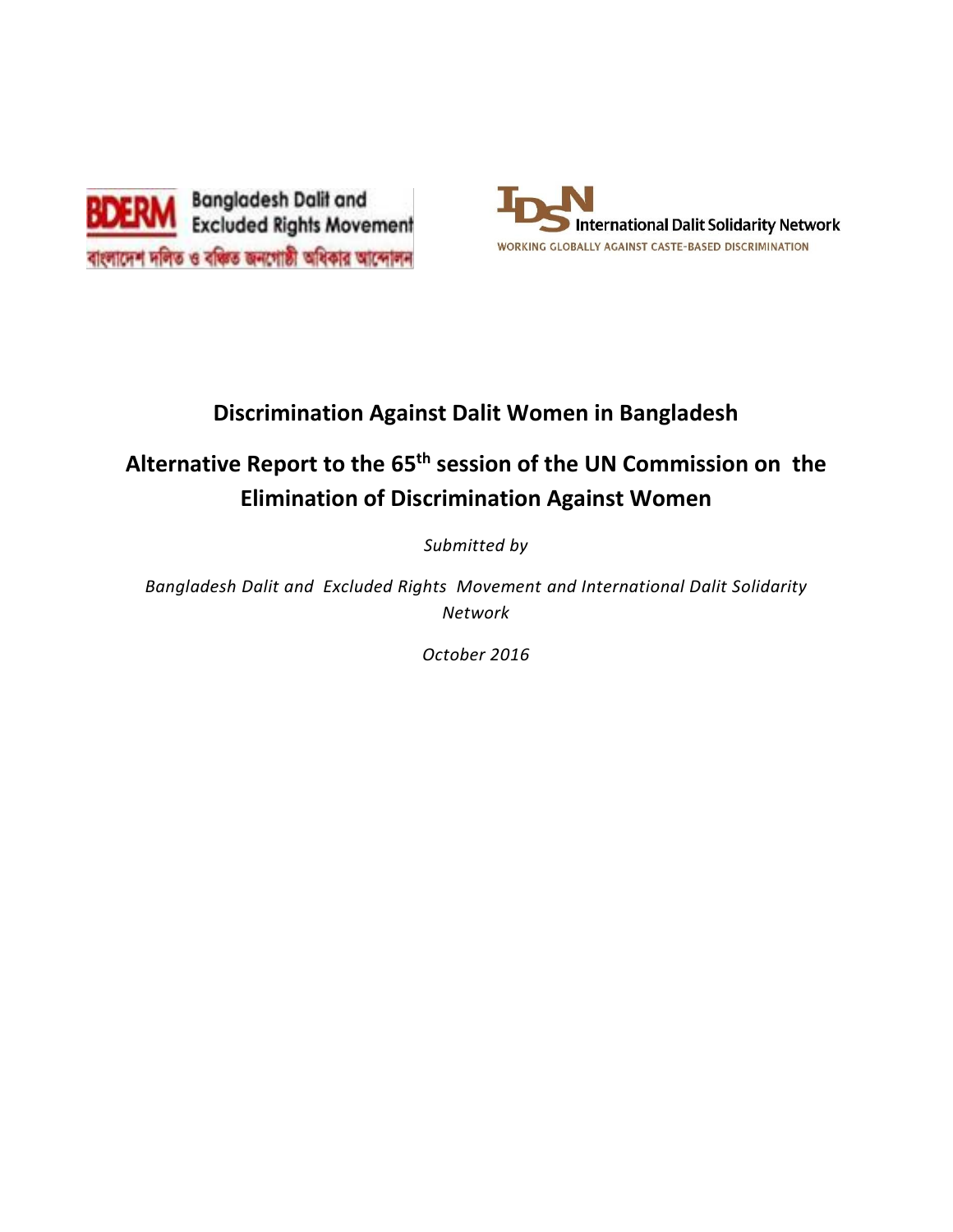## 1. Introduction

The alternative report on discrimination against Dalit women in Bangladesh has been prepared by the Bangladesh Dalit and Excluded Rights Movement (BDERM) and the International Dalit Solidarity Network (IDSN) and submitted to the UN Committee on the Elimination of Discrimination Against Women in October 2016. The report examines the current situation of scheduled caste women in Bangladesh and provides information about implementation gaps in the enforcement of the Convention for this particular group.

IDSN is an international network that works on a global level for the elimination of caste discrimination and similar forms of discrimination based on work and descent. Members include national Dalit platforms in caste-affected countries; Dalit Solidarity Networks in seven European countries; and international associates, among others [\(www.idsn.org\)](http://www.idsn.org/). Contact information: Email: [info@idsn.org,](mailto:info@idsn.org) phone: +45 6043 3430.

BDERM is a national platform of Dalit civil society organizations. The platform was formed in April in 2008 and is advocating at a national and international level. Today BDERM is a strong and vocal national platform, a social movement and a membership organisation - which is spearheading the fight for human rights for Dalits and excluded communities and uniting excluded groups and communities. Webpage: [www.bderm.org.](http://www.bderm.org/)

Caste based discrimination is one of the major human rights concerns among Dalits all over the world. It is estimated that 260 million people globally are victims of caste-based discrimination and out of them around 210 million lives in South Asia. Due to exclusion practiced by both state and non-state actors, they have limited access to resources, services and development, keeping most Dalits in severe poverty. There are between 3.5 and 5.5 million Dalits in Bangladesh - half of them are women.<sup>1</sup>

2. Caste and gender-based discrimination in Bangladesh

## **The situation of Dalit women**

Dalit women in Bangladesh face discrimination at multiple levels as they are discriminated by the dominant caste and other groups in society. At the same time patriarchal societal structures cause Dalit women to face discrimination within their own community. While other groups of women and some Dalit men are moving forward in education, economic empowerment, access to justice and government services, Dalit women are left behind.

Discrimination against Dalit women is usually threefold on the grounds of caste, gender and economic status. Dalit women in Bangladesh are thus confined to the bottom of both caste and gender hierarchies and are often trapped in highly patriarchal societies with high rates of domestic violence. Many Dalit girls are forced to marry at an early age, which may result in early pregnancy. The majority of Dalits live in small spaces, sharing toilets, bathrooms and kitchens and the prevalence of sexual harassment against Dalit women is high. Dalit women experience various types of human rights violations including abductions, sexual harassment, rape, torture, threats and intimidation and lack of access to public services and resources. For the most part, cases of violence remain underreported as male family members believe

 $\overline{\phantom{a}}$ <sup>1</sup> [A/HRC/31/56](http://www.ohchr.org/EN/HRBodies/HRC/RegularSessions/Session31/Documents/A_HRC_31_56_en.doc)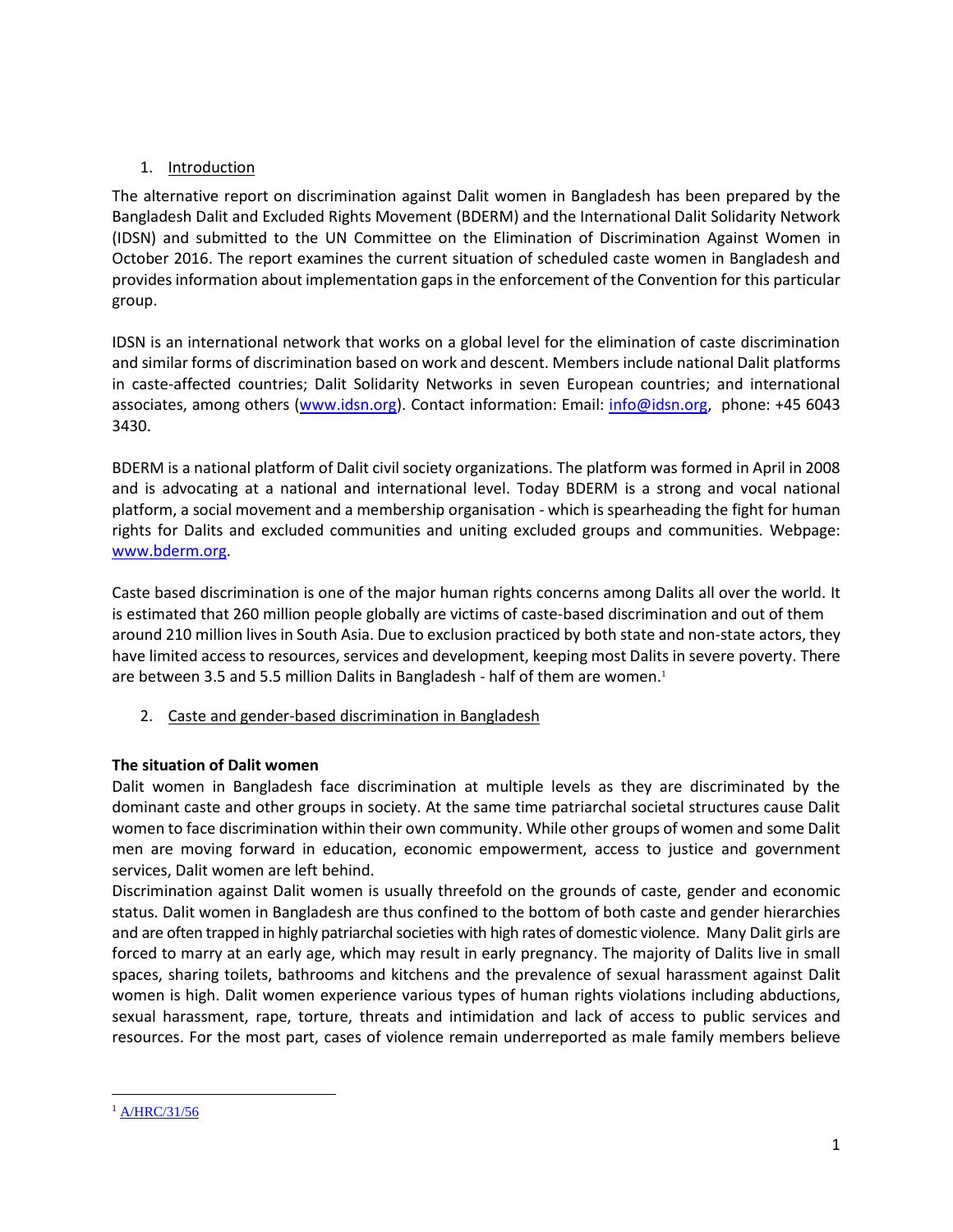that public interference will cause greater harm to the victims. Meanwhile, trials are ineffective and often drag on for years causing further strains and damages to the victims and their families.

3. UN observations and recommendations on caste-based discrimination against Dalit women in Bangladesh

## **Treaty Bodies**

CEDAW - In its last examination of Bangladesh (2011) the Committee addressed the need for disaggregated data on caste and gender in relation to its concern for disadvantaged groups of women in Pakistan. The committee expressed concern regarding the limited information and statistics provided on disadvantaged groups of women and girls, including minority women such as Dalit women. In relation to this concern, the committee recommended that the state party collect disaggregated data on the situation of disadvantaged groups of women<sup>2</sup>. The State Party's report delivered for the 65<sup>th</sup> session fails to properly address this recommendation as the report does not include or mention initiatives for data collection disaggregated by gender and caste.<sup>3</sup>

CERD – Similarly CERD noted a lack of details in the report on the demographic composition of the population in 2001. And reiterated its recommendation to the State party to provide in its next report information on the composition of the population. The Committee further specified that it considers that the term "descent" does not refer solely to race or ethnic or national origin, and is of the view that the situation with respect to castes falls within the scope of the Convention. The Committee recommended the State party to include in its next report relevant information about the enjoyment of the rights contained in article 5 of the Convention by all groups, including castes. <sup>4</sup>

CRC- in 2015, CRC took note of the State party's efforts to combat discrimination, however the committee reiterated its previous concern (CRC/C/BGD/CO/4, para.32) that discrimination against certain groups of children, particularly girls, children with disabilities, children of ethnic and religious minorities, in particular Dalit and indigenous children, children living in rural areas, refugee and asylum-seeking children and children in street situations still exists in practice.<sup>5</sup>

## **Special Procedures**

The former Special Rapporteur on violence against women, its causes and consequences, Rashida Manjoo, conducted an official visit to Bangladesh from 20 to 29 May 2013. During her visit, she met with representatives of civil society, including women's organizations, and representatives of United Nations Agencies and heard testimonies from a number of women in Jessore at a shelter run by a nongovernmental organization (NGO). During her visit, the Rapporteur received information indicating high levels of violence against women from religious and ethnic minority communities, with Dalits, Hindus and indigenous groups most at risk<sup>6</sup>. In connection with her visit, the Rapporteur stated that the most pervasive form of violence against women in Bangladesh is domestic violence, with an estimated 60% of married women reported to having experienced violence at the hands of a spouse and/or in-laws. And that other manifestations of violence include: different forms of sexual violence including rape and eveteasing; discrimination and violence based on ethnicity, religion, caste, indigenous status, disability, or work; dowry-related violence; sexual harassment; forced and/or early marriages; acid attacks; psychological violence in custodial settings; economic exploitation and cross-border trafficking, among

<sup>&</sup>lt;sup>2</sup>[, CEDAW/C/BGD/CO/7](http://www2.ohchr.org/english/bodies/cedaw/docs/co/CEDAW-C-BGD-CO-7.pdf) (Para. 37-38)

<sup>3</sup> [CEDAW/C/BGD/8](http://tbinternet.ohchr.org/_layouts/treatybodyexternal/Download.aspx?symbolno=CEDAW%2FC%2FBGD%2F8&Lang=en)

<sup>&</sup>lt;sup>4</sup> [CERD/C/304/Add.118](file:///C:/Users/idsn/Downloads/G0141585.pdf)

<sup>5</sup> [CRC/C/BGD/ CO/5](file:///C:/Users/idsn/Downloads/G1524738.pdf)

<sup>6</sup> Se[e A/HRC/26/38/Add.2](http://www.ohchr.org/EN/HRBodies/HRC/RegularSessions/Session26/Documents/A%20HRC%2026%2038_AEV.doc)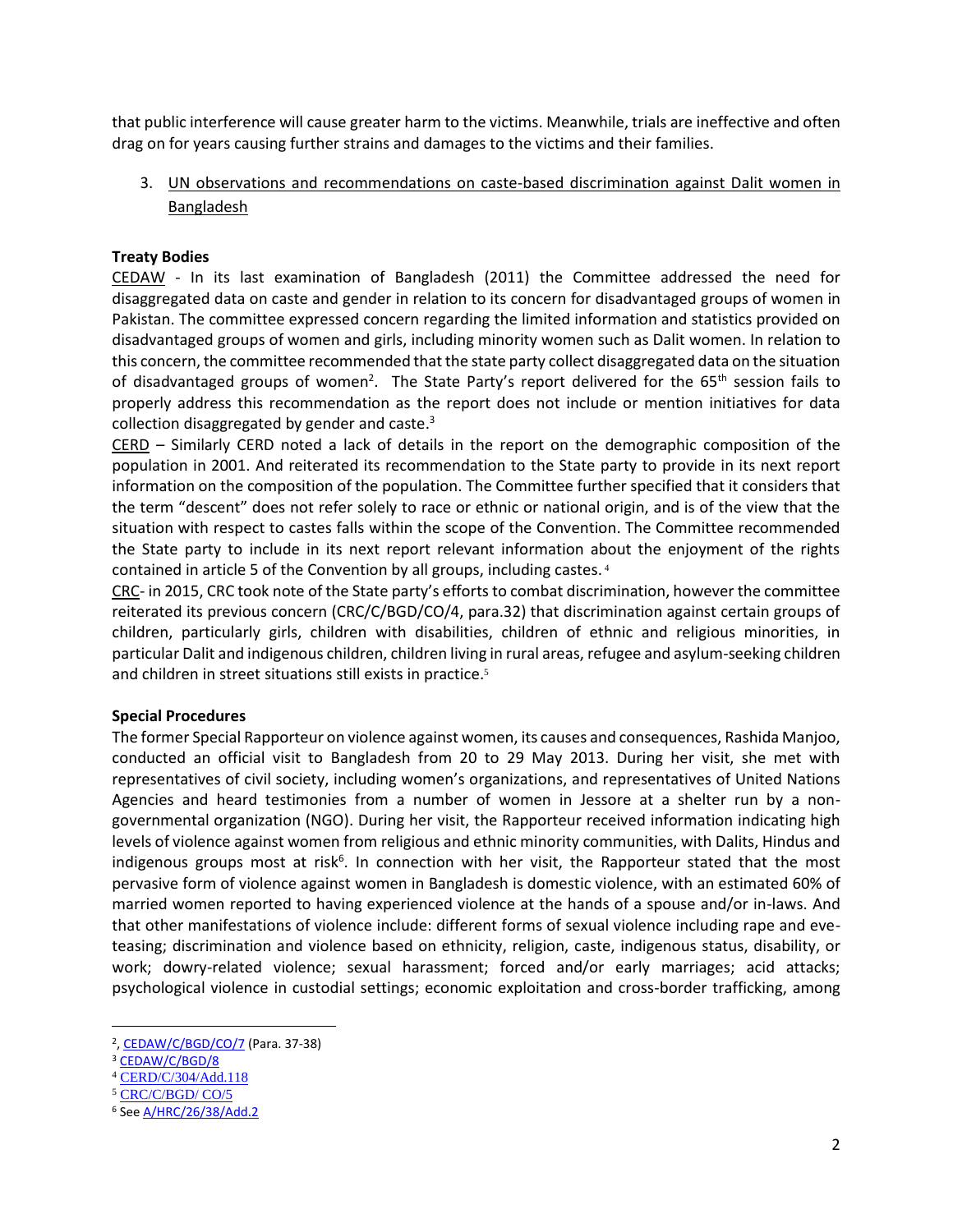others. Harmful customary and religious practices and violence perpetrated against minorities were also highlighted in numerous testimonies<sup>7</sup>. In 2011, the Rapporteur submitted a joint allegation letter with the Special Rapporteur on freedom of religion or belief to the Government of Bangladesh (GoB) requesting further clarification on the kidnapping on a Hindu minority woman categorized as lower caste in Tala Upazila of Satkhira District. The woman was forcefully converted and married. The persecutors attempted to extort dowry money from her parents and when their attempts failed precede to beat her to death<sup>8</sup>.

In the same year, the Special Rapporteur on contemporary forms of racism presented a report containing a section on discrimination based on work and descent, including discrimination based on analogous systems of inherited status, to the Human Rights Council wherein he took note of steps taken by the GoB to combat caste-based discrimination including the Constitution which prohibits discrimination on grounds of race, religion, caste (part III, art. 31). Furthermore the rapporteur took note of the National Strategies for Accelerated Poverty Reduction which recognized the pattern of discrimination against occupational groups related to caste systems. However, the rapporteur noted that more practical action was needed to redress this discrimination, such as the enforcement of current laws and the creation of a commission mandated to address concerns related to the lower castes.<sup>9</sup>

In 2016, Special Rapporteur on Minorities Ms. Rita Izsak-Ndiaye, presented her thematic report on minorities and discrimination based on caste and analogous systems of inherited status (A/HRC/31/56), at the 31<sup>st</sup> session to the Human Right Council. The report featured a number of observations and recommendations relevant for the issue of discrimination against caste-affected women.

Further, in 2016, the UN working group on discrimination against women in law and in practice, the group referred to the report by the Special Rapporteur on minority issues, and stated that minority women, including women affected by discrimination based on caste, are particularly vulnerable to violations of their right to health, including reproductive and sexual health. The WG report noted that women members of "lower caste" groups present the worst health outcomes, especially in terms of life expectancy, access to maternal care, nutrition and incidence of infections.

## **Universal Periodic Review**

In the report of the working group following the  $16<sup>th</sup>$  session of the UPR in 2013, Bangladesh received the following recommendation 130.23 recommending the GoB to continue improving the conditions of children, women, Dalits, indigenous people, refugees and migrants taking into account the special situation and difficulties that those groups have to overcome (Holy See). <sup>10</sup> The government accepted the recommendations in part where they were assessed to be in consonance with national policies and laws.

## 4. List of issues

## **Constitutional and legislative framework and Legal Complaint mechanisms**

Besides ratifying some of the major international conventions and treaties, the Government has adopted different laws and policies to protect and promote women's rights.

*Constitutional provisions and independent comissions*

- $\circ$  The Constitution of Bangladesh secures the rights of all citizens from all forms of discrimination.
- o According to article 10, "Steps shall be taken to ensure participation of women in all spheres of national life".

<sup>7</sup> <http://www.ohchr.org/EN/NewsEvents/Pages/DisplayNews.aspx?NewsID=13374&LangID=E>

<sup>8</sup> [A/HRC/17/26/Add.1](https://daccess-ods.un.org/TMP/8312212.82482147.html)

<sup>&</sup>lt;sup>9</sup> [A/HRC/17/40](file:///C:/Users/idsn/Desktop/A/HRC/17/40)

<sup>10</sup> [A/HRC/24/12](https://documents-dds-ny.un.org/doc/UNDOC/GEN/G13/155/20/PDF/G1315520.pdf?OpenElement)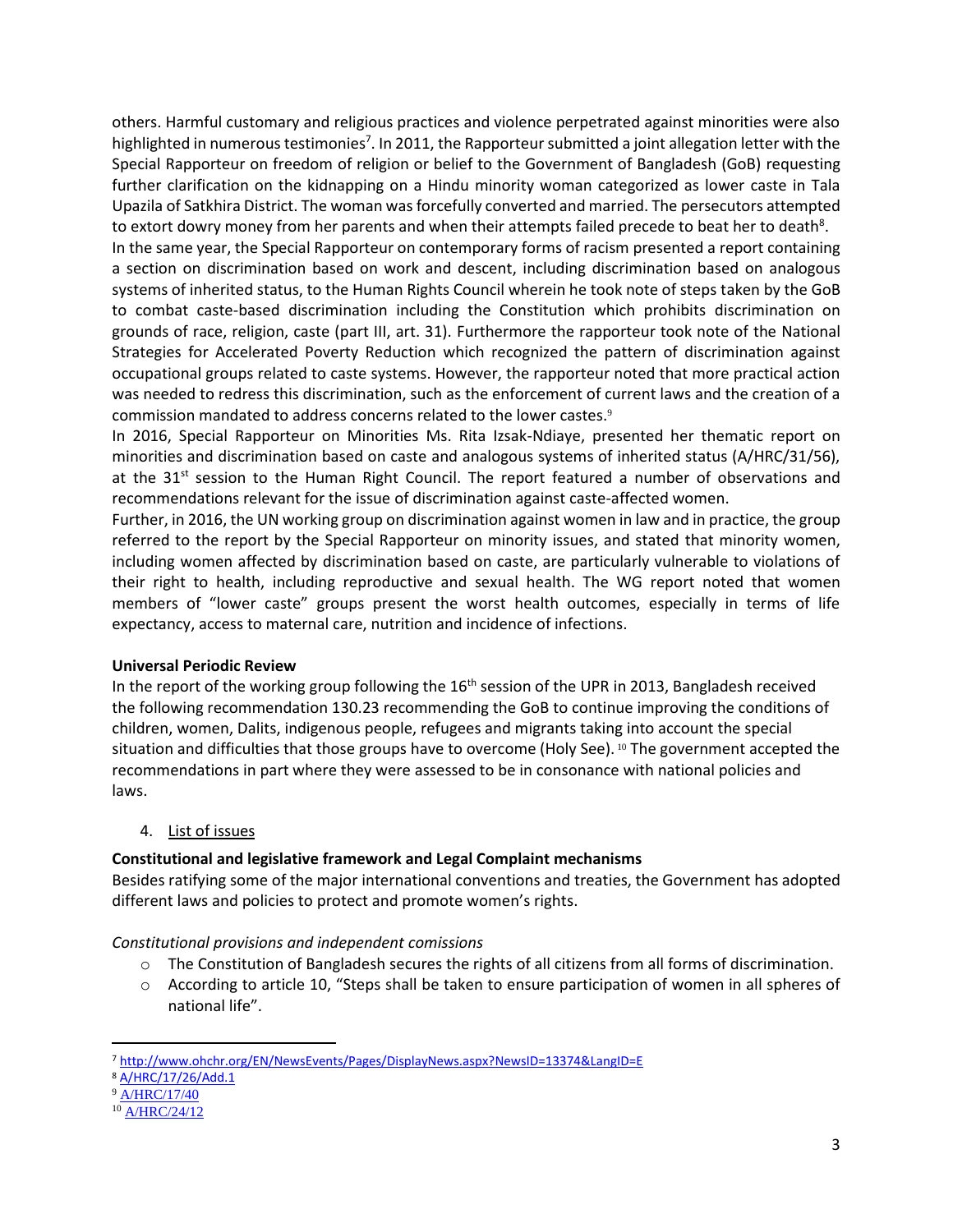- $\circ$  According to article 28, "The state shall not discriminate against any citizen on grounds only of religion, race, caste, sex or place of birth. Women shall have equal rights with men in all spheres of the state and of public life. No citizen shall, on grounds only of religion, race, caste, sex or place of birth be subjected to any disability, liability, restriction or condition with regard to access to any place of public entertainment or resort or admission to any educational institution".
- $\circ$  According to article 29(1) "there shall be equality of opportunity for all citizens in respect of employment or office in the service of the republic."
- $\circ$  Article 29(2) states that: "no citizen shall, on grounds only of religion, race, caste, sex or place of birth, be ineligible for, or discriminated against in respect of, any employment or office in the service of the republic."
- $\circ$  According to article 65(3) there are 45 seats reserved for women and under article 9 the representation of women in the development of local government institutions.
- $\circ$  GoB has established some autonomous institutions to monitor human rights situations, receiving complaint of human rights violation and provide necessary support to the victims and recommend necessary legislations to protect human rights.
- o The Law Commission, Bangladesh was formed in 1996 under the Law Commission Act-1996. The main activities of the Law Commission are to review the existing laws and recommend for necessary amendment and corrections, recommend for the modernization of judiciary system and capacity building of the judicial officers, employees, law officers and lawyers.
- o The National Human Rights Commission (NHRC) was established in 2009 under the National Human Rights Commission Act-2009. The main activities of NHRC are to receive, investigate and support to complaints of human rights violation, monitor over all human rights situation in the country and recommend to amend and adopt necessary laws comply with the international laws.
- o An Information Commission was established under the 2009 Information Act. The main activities of the Information Commission are to monitor implementation of Information Act-2009, receive and investigate complaints for not getting information and provide necessary support to the citizens getting information from different institutions.

## *Laws*

Besides establishing some independent institutions, Bangladesh government also adopted some significant laws for the safeguard of women. These are 'The Special Marriage Act, 1872', 'The Married Women's Property Act, 1874', ' The Hindu Law of Inheritance (Amendment) Act, 1929', ' The Child Marriage Restraint Act, 1929', ' The Dowry Prohibition Act, 1980', 'Women and Children Anti-Oppression Act-2000 (amended in 2003), 'Acid Control Act-2002', 'Domestic Violence Act 2010', 'Human Trafficking Prevention and Restraint Act-2012', 'Hindu Marriage Registration Act-2012', DNA Act-2014', 'Tea Worker Welfare Fund Act-2016' etc.

Though the government has adopted different significant laws for the protection of women's rights, there is no provision giving special attention to the women from Dalit and minority groups. Further, there is no specific law to prevent discrimination based on caste and descent. However, the Law Commission has drafted and submitted an 'Anti-Discrimination Act' in 2014, which is still under review by the Ministry of law and parliamentary affairs.

## *Recommendations*

- Adopt and fully implement appropriate legislative measures to eliminate caste-based discrimination
- Ratify all outstanding international human rights instruments;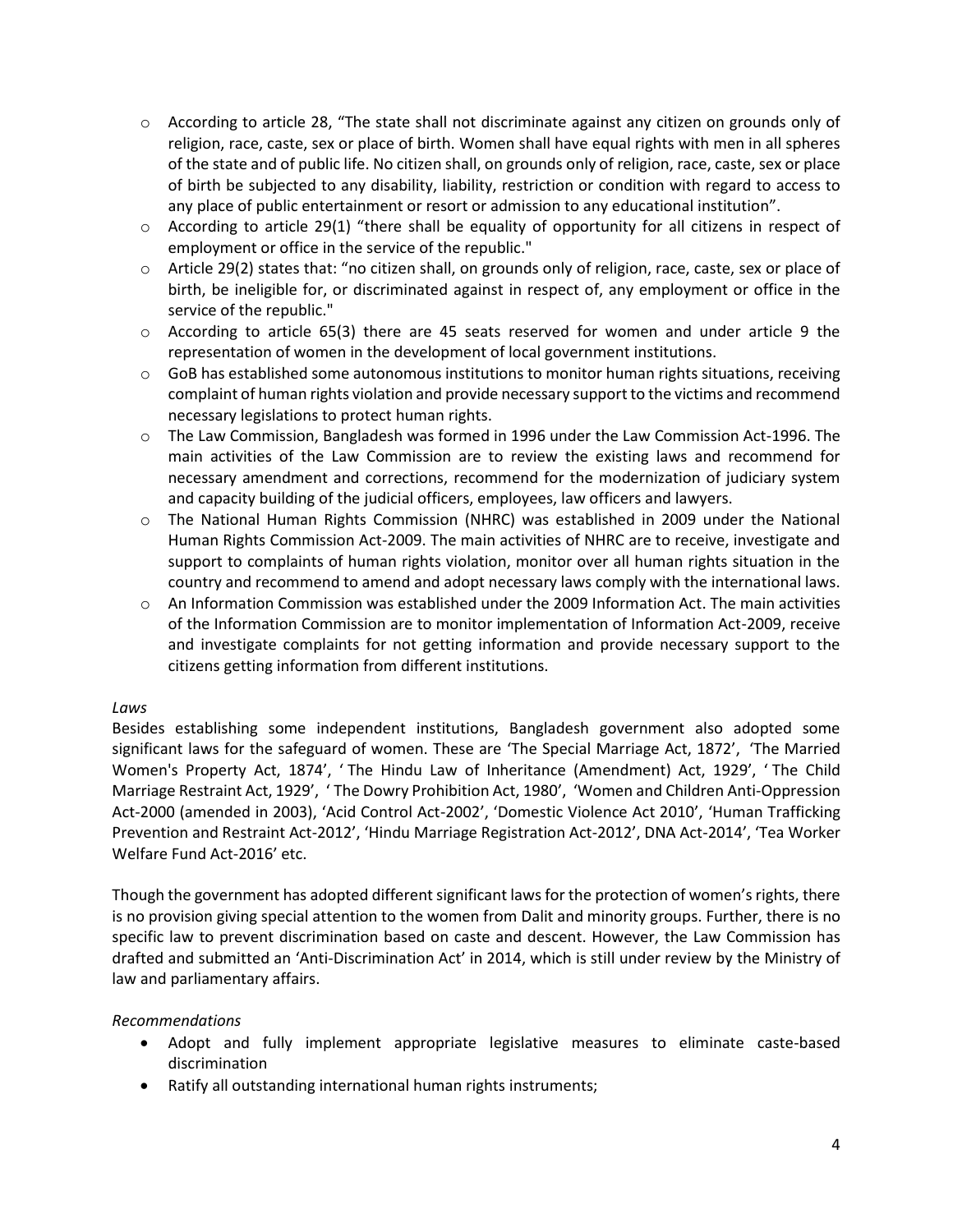- Expedite efforts towards the withdrawal of its reservations to articles 2 and  $16.1(c)$  of the Convention on the Elimination of All Forms of Discrimination against Women;
- Ratify International Labour Organization Convention No. 169 on Indigenous and Tribal Peoples and the 1951 Convention Relating to the Status of Refugees and its 1967 Protocol;

## **National machinery for the advancement of women**

In order to comply with the international conventions and covenants on women rights, the Bangladeshi government has adopted the National Women's Development Policy 2011 for the development and safeguard of women in Bangladesh, with the vision is to "create a society where men and women will have equal opportunities and will enjoy all fundamental rights on an equal basis". A list of 20 goals was formulated in order to empower women in all aspect of life: socially, legally, economically and politically. Women who are categorized as belonging to excluded communities have been given priority in the National Women's Development Policy. The policy mandates the government to ensure all the rights of the small ethnic and excluded groups of people for the development and growth of women from these communities; to undertake special programmes aimed women who are classified as from being from "backwards" communities. 11

Numerous programs have been included in the National Strategy for Accelerated Poverty Reduction Strategy Paper (NSAPR-II) aimed at alleviating women from poverty and mainstream them into the macro economy. Five strategies have been identified in the Strategy Paper that includes social security and human resource development for the vulnerable groups alongside macro-economic management of economic growth with concern for poverty. In the five strategies, the strongest emphasis has been on participatory empowerment in development activities. The special program for alleviation of the poverty of women aims to ensure empowerment of poor women by expanding their safety net.

The GoB aimed to include socially marginalized populations such as "*dhopa* (laundry man), *muchi*  (cobbler), *napit* (hair dresser), and other traditional low caste people" in the Sixth Five Year Plan for their socio-economic development and protection. The government remains committed and sensitive to the needs of these marginalized groups. Hence, they are also included in the Seventh Five Year Plan (2016- 2020). The government has given special emphasis to the implementation of the National Social Security Strategy (NSSS) in the Seventh Five Year Plan. <sup>12</sup>

The government has developed a "National Plan of Action to Prevent Violence against Women and Children (2013-2025). The goal of this action plan is to undertake effective measures to prevent and restrict violence against women and children through multi-dimensional comprehensive programmes and strategies. This plan has given priority to analyzing the current status of violence against women and children, legal provision and legal support to address VAW, social awareness and positive change of mindsets, socio-economic development of women and children, physical and psychological support to women and children victims of violence, support rehabilitation of the victims and formation of a national committee headed by the secretary of the Ministry of Women and Children Affairs with the aim to monitor implementation progress of the plan. 13

## **Special measures**

 $\overline{\phantom{a}}$ 

Though there are implementation gaps in a number of areas when it comes to the inclusion of Dalit women in development policies, special measures have been taken to improve the situation for women in general. The State Party has undertaken different development projects to ensure the effective

<sup>&</sup>lt;sup>11</sup> National Women Development Policy, March 2011, Ministry of Women and Children Affairs (para. 38.1).

<sup>&</sup>lt;sup>12</sup> Seventh Five Year Plan (2016-2020), Ministry of Planning, People's Republic of Bangladesh

<sup>&</sup>lt;sup>13</sup> National Plan of Action to Prevent Violence against Women and Children (2013-2025), Ministry of Women and Children Affairs, People's Republic of Bangladesh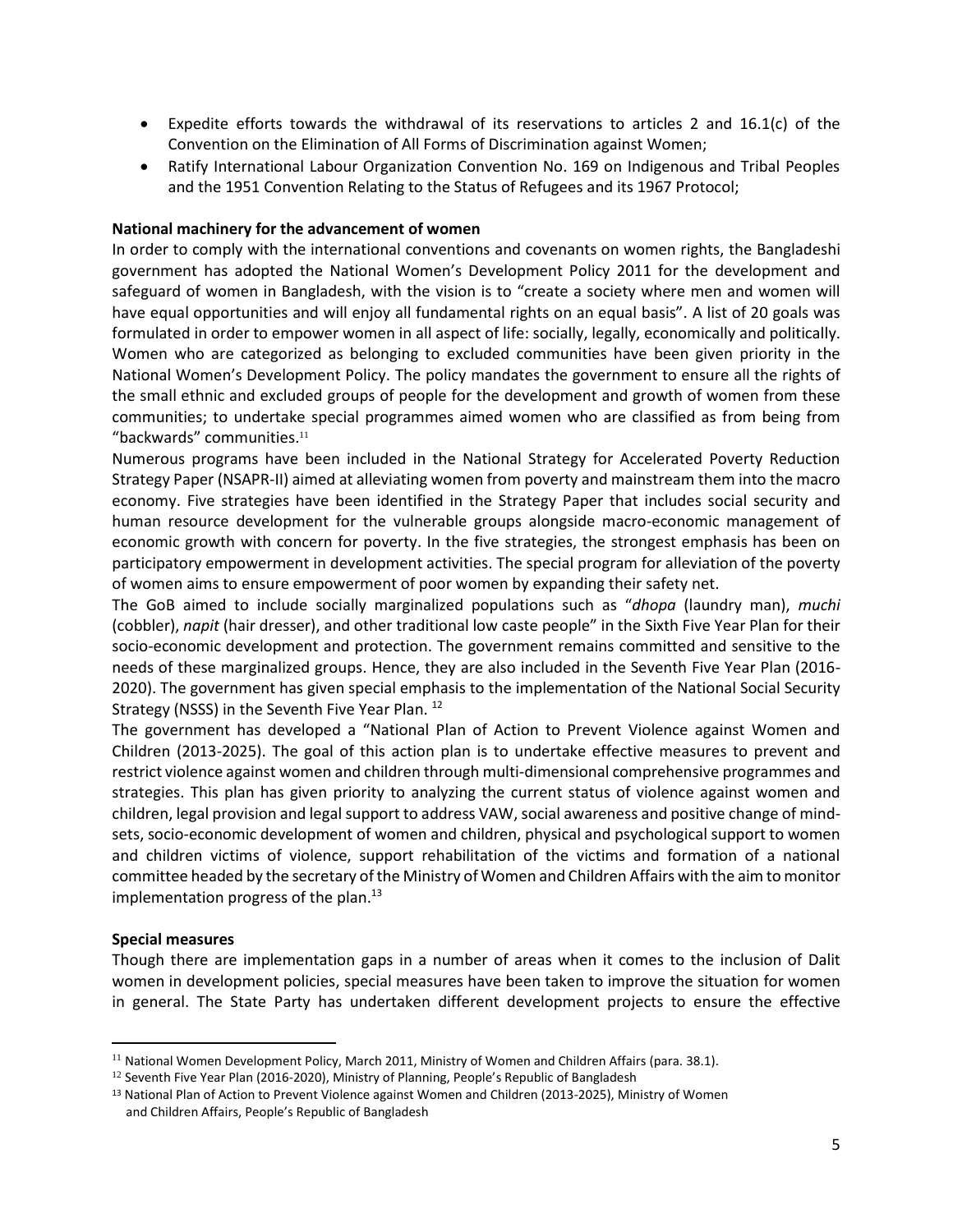implementation of National Women's Development Policy-2011. With a view to provide proper support to victims of violence the Ministry of Women and Children Affairs has set up One Stop Crisis Centers (in 6 divisional towns and providing co-ordinated healthcare facilities, legal services, police support, shelter and rehabilitation of the victims are arranged), One Stop Crisis Cells (at 60 hospitals), a National Forensic DNA Profiling Laboratory and a National Trauma Counseling Centre. The National Database on Violence Against Women has been maintained since 2009 and a National Toll Free Helpline (10921) was introduced in 2012 by the multi-sectoral programme on violence against women. The victim women are given psychosocial counseling services through the National Trauma Counseling Centre at the Women Affairs Department. As a result of positive measures undertaken by the GoB, Bangladesh has shown progress regarding achieving the goal of enrollment in primary education in relation to the Millenium Development Goals. In 1990, the Bangladeshi government enacted the 'Primary Education (Compulsory) Act-1990 which made primary education compulsory for all children. Primary education was made free of cost through this act, which contributed to increasing primary enrolment rate. The National Children Policy-2011 has emphasized equality of children in providing education, health care, nutrition, security and enjoying leisure regardless to their age, sex, religion, social status, and ethnicity.<sup>14</sup> The National Plan of Action for education 2011-2015 further aimed to eliminate gender inequality by 2015.<sup>15</sup>

The Government has recognized the need for housing through the National Constitution (article 15-a). The National Housing Policy from 2008 mentioned that the government will work as a provisioning authority [of housing facilities] for the lower middle class, lower class, extreme poor and homeless sections of population in essential and emergency cases only (5.6.2 National Housing Policy 2008). The government has taken significant initiatives for the development of housing for Dalits living in urban areas. These include allocation of budgets and implementation of certain housing projects. In 2005, the Governement had undertaken Taka 209.34 million (approximately 270 million USD) for "Dhalpur, Sutrapur, and Doyaganj sweeper colony construction project" to ensure better living facilities to the sweepers to be implemented by Dhaka City Corporation (DCC).<sup>16</sup> A special allocation of Tk. 50 crore (6.3 million USD) has been proposed for construction of houses for cleaners in the national budget of 2014- 15<sup>17</sup> (para 60, budget speech, 2014-2015). Dhaka City Corporation has so far constructed 7 buildings for the Dalit cleaners of Dhaka city which are located in the Ganaktui, Nazirabazar and Dholpur areas. Among them the construction of two buildings stopped before their completion due to budget constraints. In the meantime, 5 other buildings for cleaners are under construction in the Dholpur area.

The National Health Policy aims to create awareness among and enable every citizen of Bangladesh irrespective of caste, creed, religion, income and gender, and especially children and women, in any geographical region of the country, through media publicity, to obtain health, nutrition and reproductive health services on the basis of social justice and equality through ensuring everyone's constitutional rights *(Principle 1, National Health Policy 2011).* The National Health Policy also aims to ensure equal distribution and optimum usage of available resources to solve urgent health-related problems with focus on the disadvantaged, the poor and unemployed persons (*Principle 3, National Health Policy 2011).* In 2003, the GoB launched its Health, Nutrition, and Population Sector Programme (HNPSP), conceived within the sector-wide approach. HNPSP has provisions that include strengthening the focus on poverty in relation to the health sector programming, for example, by allocating more resources to the poorer districts. This would apply to some districts where Dalits are resident.

<sup>&</sup>lt;sup>14</sup> National Children Policy-2011 (Goal & Objectives-5.1)

<sup>15</sup> Education for All: National Plan of Action II 2003 – 2015, Ministry of Primary and Mass Education Government of the People's Republic of Bangladesh

<sup>16</sup> Kabir, H. 2012. More than half of a DCC project money goes to waste. The Financial Express[. http://www.thefinancialexpress](http://www.thefinancialexpress-bd.com/old/print.php?ref=MjBfMTBfMTRfMTJfMV8xXzE0Njg0OA)[bd.com/old/print.php?ref=MjBfMTBfMTRfMTJfMV8xXzE0Njg0OA=](http://www.thefinancialexpress-bd.com/old/print.php?ref=MjBfMTBfMTRfMTJfMV8xXzE0Njg0OA)=

<sup>&</sup>lt;sup>17</sup> Budget Speech, 2014-2015, Ministry of Finance, Bangladesh (Para 60).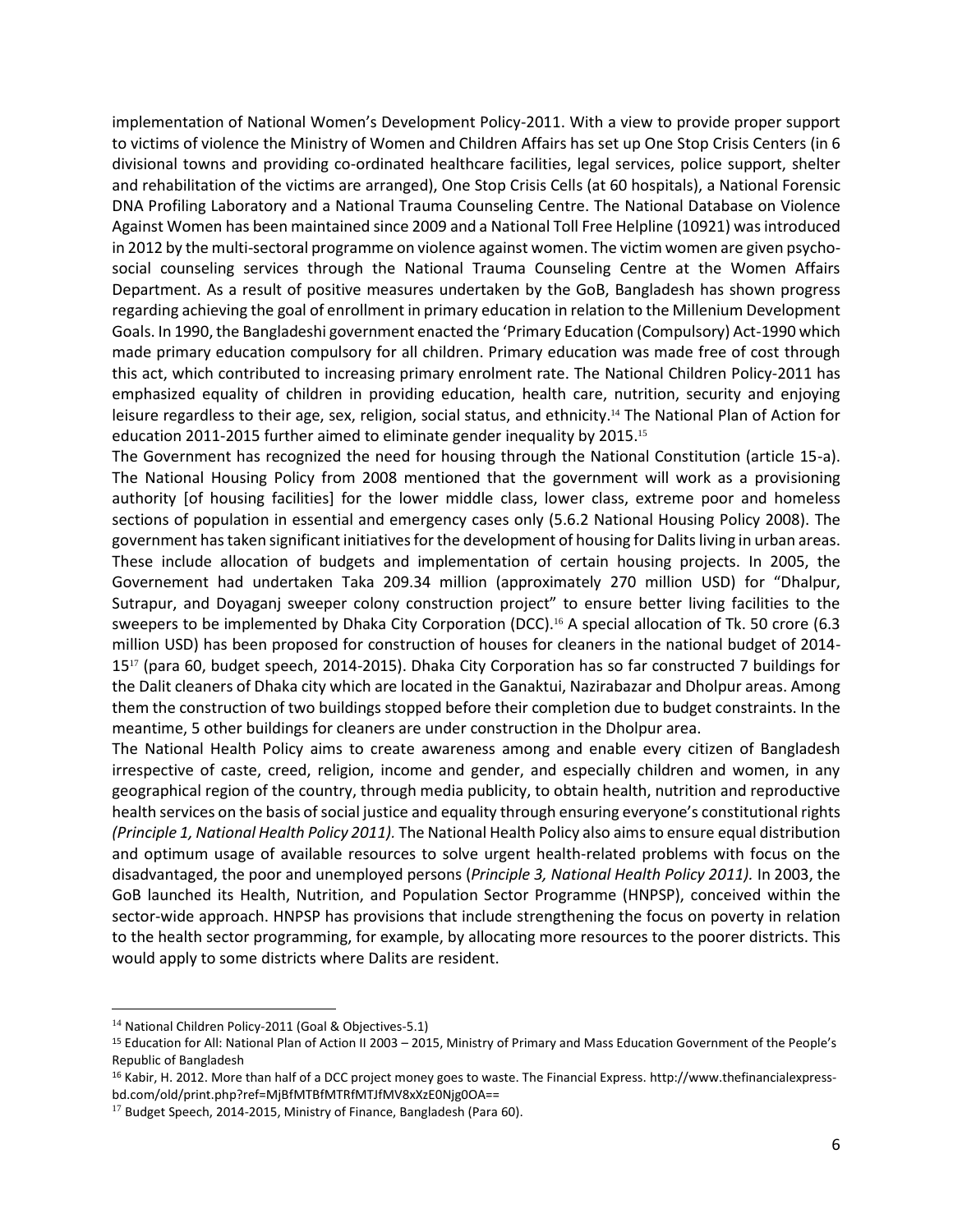However, the Dalit community is not made the target of any programme interventions. Similarly, while some policies have been made to ensure health care facilities for minorities, extremely poor and disadvantaged groups, physical and mental health of Dalits were not given any attention.

Though Bangladesh has achieved progress in reducing instances of open defecation, and improve water and sanitation, facilities specifically for the Dalit community have not been developed in line with it. The government adopted "National Strategy for Water Supply and Sanitation" in 2014, which gave special attention to gender equality regarding WASH activities (Guiding Principle-6, NSWSS). Despite adopting effective policies and strategies related to water and sanitation only marginal improvements can be seen in the situation of Dalits in Bangladesh. Only a few NGOs have been working to improve water and sanitation for poor and marginalized communities in urban and rural areas, but the effects are limited considering to the number of Dalits in Bangladesh.

## *Recommendations*

- Amend the Constitution explicitly to extend the application of the guarantees of equal rights between women and men to the private sphere in accordance with articles 1 and 2 of the Convention on the Elimination of All Forms of Discrimination against Women;
- Amend relevant personal status laws to eliminate discriminatory provisions regarding marriage, divorce, inheritance, distribution of property and child custody; and also consider the adoption of a uniform family code;
- Review the National Women Development Policy 2011 and include the special needs of Dalit women and girls as well as the women from other marginalized and excluded communities
- Develop policies on water and sanitation, health and education and other public services to effectively include caste-affected persons, and address inequalities and gaps due to discrimination against groups on the grounds of caste and gender through special measures.
- $\bullet$  In accordance with the recommendations by the Special Rapporteur on Minorities (A/HRC/31/56), a national action plan and budgets to combat discrimination based on caste and analogous systems should be urgently developed and implemented in caste-affected countries. Plans should include specific attention to the issues of caste-affected women, and be developed in coordination with affected groups and local organizations working with them and be provided with sufficient funding. Their progress should be regularly monitored.
- The State Party should urgently enact and ensure the effective implementation of specific legislation and the adoption of special measures, policies and programmes to address the entrenched situation of marginalization and exclusion experienced by women and girls owing to their caste status<sup>18</sup>.
- In the implementation of the 2030 Agenda for Sustainable Development, States should consider including caste-specific indicators and measures to ensure that the Sustainable Development Goals and their targets address the situation of affected groups.
- In relation to Goal 5 of the SDGs the GoB should ensure that implementation address the intersecting forms of discrimination on the grounds of caste and gender.

## **Stereotypes and harmful practices**

In Bangladesh Dalit women experience discriminated within the family as well as in the wider society and at the state level. Many Dalit communities are ruled by patriarchal systems under which Dalit women have very little or no scope to raise their voice in the family, let alone in the rest of society, and Dalit women seldom get the opportunity to explore their potentiality for leadership. Local panchayats (governance

 $18$   $\triangle$ /HRC/31/56 (Recommendations 130 and 132)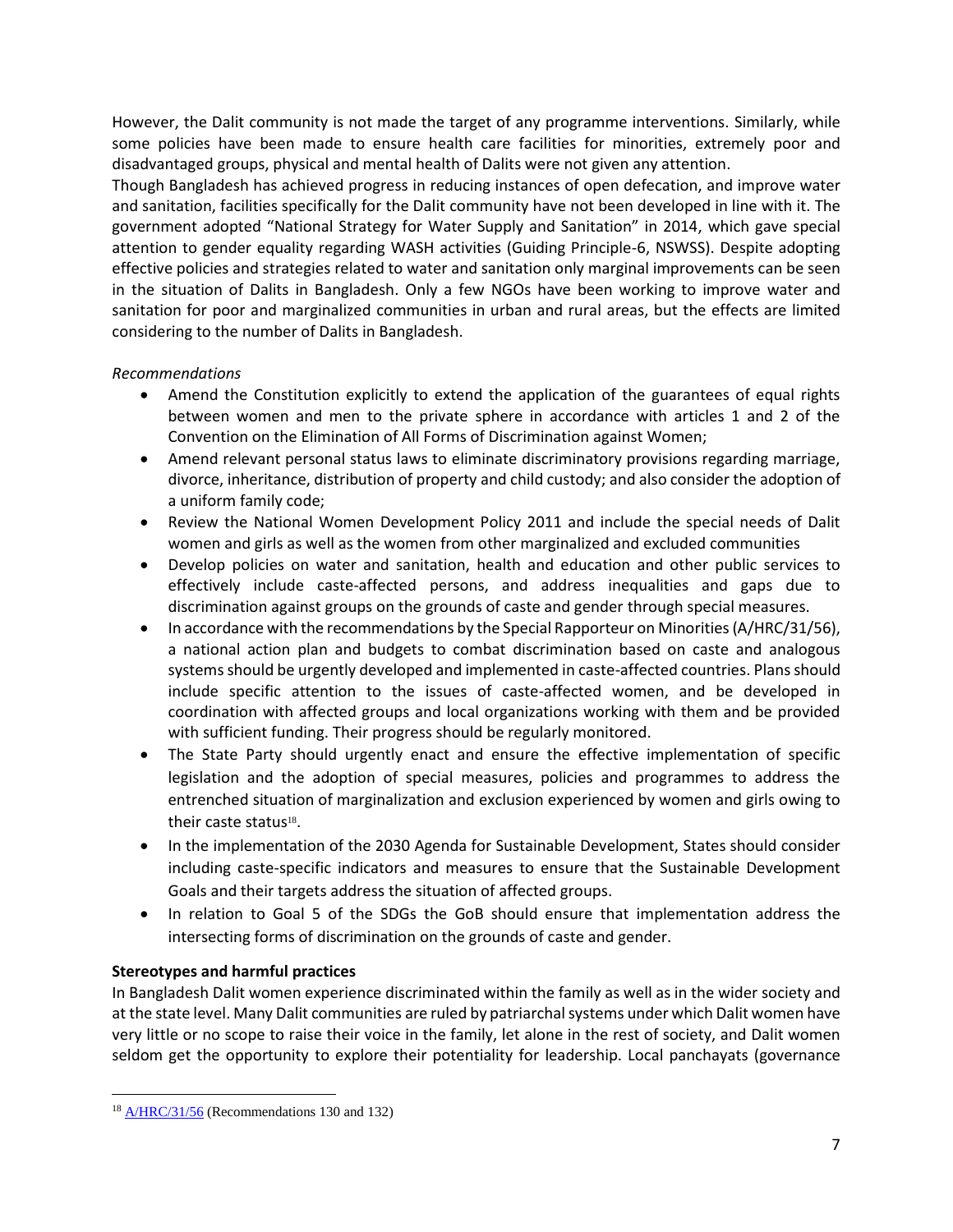bodies) are dominated by male Dalits, and the Dalit women are not allowed to talk before the panchayat. It is still a dream for most of the Dalit women to be represented in the local panchayat as a primary stage of their empowerment. Like Dalit men, Dalit women also experience untouchability practices at local restaurants and at public spaces. Untouchability is a common practice used against Dalits in Bangladesh and Dalit women are especially vulnerable to this type of discrimination. In most cities in Bangladesh as well as in certain rural parts Dalit women are forced to have breakfast outside the restaurants and will need to bring their own utensils or else the food will be served to them on paper. In some places, Dalit women are not even allowed to get into the vehicles with non-Dalit passengers.

## *Recommendations*

- Adopt anti-discrimination legislation and ensure effective enforcement
- Design and launch targeted awareness-raising campaigns to educate and change the mindsets and attitudes about caste through all available means including schools, the media, community and religious leaders;
- Train and sensitize relevant authorities and other actors on issues related to caste-based human rights violations and women's rights in order to contribute to changing the predominant social and cultural beliefs and attitudes that are harmful to women

## **Multiple forms of discrimination and violence against Dalit women**

In Bangladesh, a huge number of women are exposed to violence and exploitation on a regular basis and are vulnerable to human trafficking. Whereas subjugation and unequal treatment are common features in the life of almost every woman in Bangladesh, Dalit women are especially vulnerable as they experience violence at all societal levels in the families, workplaces as well as in public spaces.

In addition, misinterpretation of religion is also often used to discriminate and/or justify acts of violence against women.<sup>19</sup> Regrettably, comprehensive disaggregated data on all forms of violence against women and specifically data disaggregated by gender and caste is still unavailable in Bangladesh<sup>20</sup>.

Nagorik Uddyog<sup>21</sup> recently investigated 66 cases of human rights violation on Dalit community from 2013-2016, out of which 15 cases were related to violence against Dalit women. Dalit women are vulnerable to land grabbing which in some cases compels Dalit families to leave their own home. There were also 20 cases of land grabbing and in most of the cases Dalit women and children become victim of torture and violence<sup>22</sup> According to the recent fact finding report of Nagorik Uddyog and BDERM (2015) a high amount of cases of violence against Dalit women occurred with the intension of grabbing their lands and properties.<sup>23</sup>

The general inequality and power imbalances between men and women are among the root causes of violence against women in the Bangladesh. More than one third of men and women in Bangladesh reportedly believe that wife beating is justified under specific circumstances.<sup>24</sup> Domestic violence in all its manifestations is the most pervasive form of violence against women in Bangladesh, with an estimated

<sup>19</sup> See Citizens' Initiatives on CEDAW-Bangladesh, *Combined Sixth and Seventh Alternative Report to the UN CEDAW Committee* (Dhaka, 2010), pp. 22 and 50.

<sup>20</sup> [CEDAW/C/BGD/CO/7](http://www2.ohchr.org/english/bodies/cedaw/docs/co/CEDAW-C-BGD-CO-7.pdf)

<sup>21</sup> Nagorik Uddyog (NU) is a local organization working with community-level legal and human rights education and human rights training for community leaders; legal aid support to the most disadvantaged groups and building of community institutions. Supporting the rights of Dalit and excluded communities in Bangladesh is one of the areas of priority for NU. <http://www.nuhr.org/what%20we%20do.html> (accessed 02 October 2016)

<sup>22</sup> <http://www.nuhr.org/> (accessed 02 October 2016)

<sup>&</sup>lt;sup>23</sup> Rabidas, Sodip Kumar et al (2016) 'Dalit Jonogoshthir Proti Nirjaton O Bicharhinoti 2013 – 2016) (Atrocities and Injustice against Dalits), Nagorik Uddyog and BDERM

<sup>24</sup> National Institute of Population Research and Training: Bangladesh Demographic and Health Survey 2007*.* Dhaka, 2009.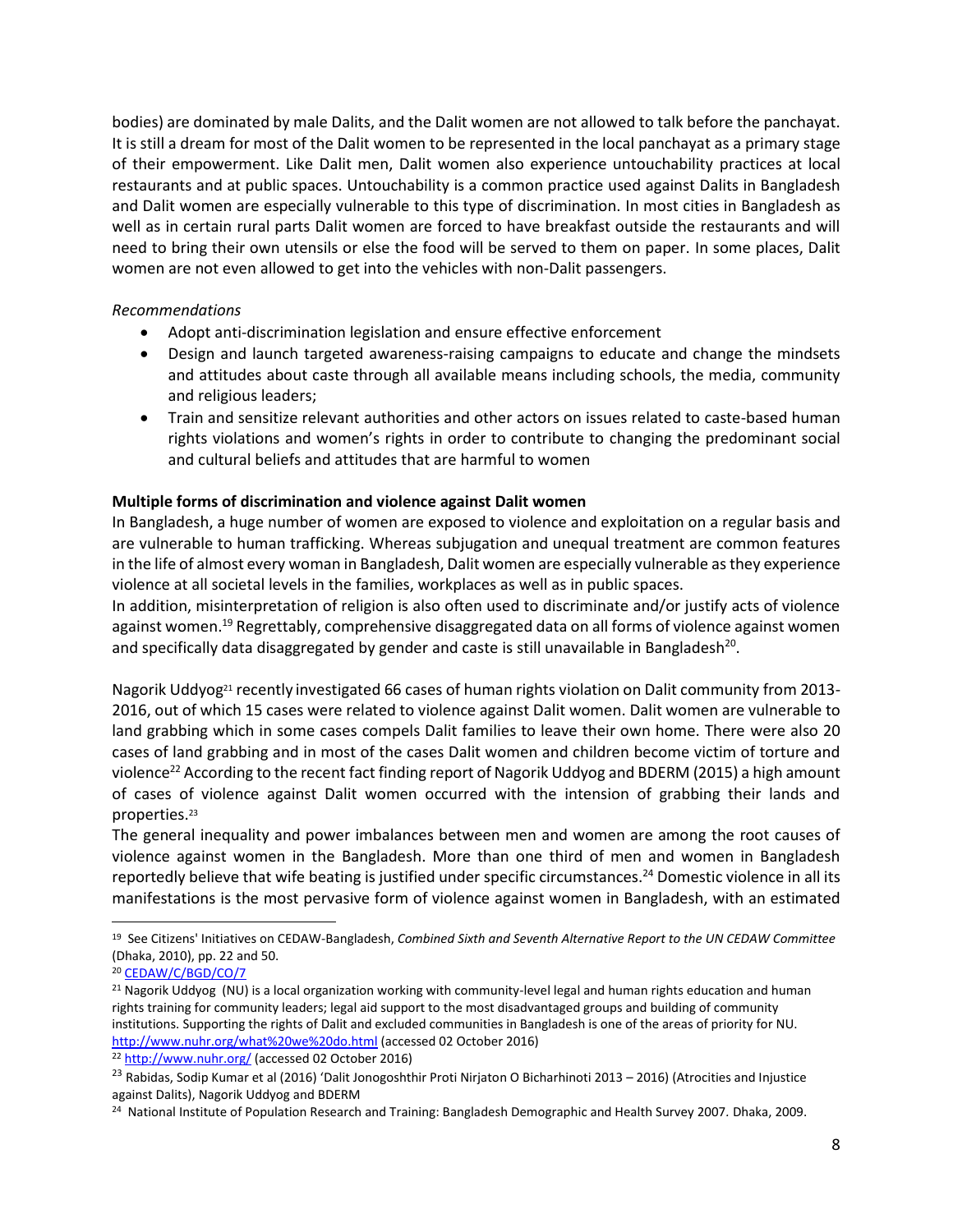60 per cent of married women reported having ever experienced violence at the hands of a spouse and/or in-laws.<sup>25</sup> Though there is no disaggregated data on how many Dalit women have been experiencing domestic violence, however, it is widely known that a high percentage of the Dalit women in Bangladesh experience domestic violence and most of these cases remain unreported. Many Dalit women are not allowed to work outside the house, and violence against Dalit women often happens within the immediate or extended family. Dowry-related violence and killings reportedly remain prevalent across Bangladesh. During the first eight months of 2013, civil society organizations reported 327 cases of dowry-related violence suffered by women and girls. Of this total, 208 included physical abuse, 110 were murder cases, and in 9 cases the victims committed suicide. These cases do not include instances in which women's children or other relatives were the victims of dowry-related violence.<sup>26</sup>

Despite being outlawed through the adoption of the Child Marriage Restraint Act of 1929, early marriage remains a major problem. According to the United Nations Children's Fund (UNICEF), 66 per cent of Bangladeshi girls are married before the age of 18 and approximately one third of women aged 20 to 24 were married by the age of 15.<sup>27</sup> Early and forced marriage is very common among the girls of Dalit community. Parents fail to consult their daughters before arranging their marriage and in some incidents Dalit girls are sexually harassed, abducted, forcefully converted or married. Many Dalit girls are forced to get married at the age of 10-12 years. Dalit girls who marry late are labelled as "bad girls". Many girls in Dalit communities remain unmarried, since their parents are unable to afford the dowry demanded by the family of their potential spouse.

In many districts of Bangladesh, Dalit women and girls are not provided separate private toilets. As a result, it becomes very difficult for Dalit women to maintain personal hygiene during their period. Moreover, they are likely to face sexual harassment while using the toilet. According to a study form 2010<sup>28</sup>, Harijon women from the Kushtia district are frequently faced with sexual harassment in connection with access to latrines while perpetrators are sheltered by the community and often goes unpunished. Dalits in Bangladesh are often systematically excluded from access to water and sanitation and may be subjected to large-scale violence and physical attacks by members of the dominant caste when attempting to access facilities in areas inhabited by them.29 Dalit women are particularly vulnerable to physical violence from members of the dominant castes while collecting water from public wells and taps. 30

## *Access to justice for Dalit women*

Law enforcement agencies often fail to seriously consider cases of violence against the Dalit community. In a recent case, a 12 year old Dalit girl was raped and murdered on 28 June, 2013 in the Pirojpur Sadar district.<sup>31</sup> The victim's family filed the case with the local police station, however, the police took no legal action against the accused. One of the suspects was arrested ten months after the incident took place and later released on bail. No charges were filed against the accused before two years had passed. Moreover, the victim's family experienced continuous threats from the accused which were intencified by the fact that the perpetrator is the relative of a local influential political leader. Furthermore, Dalit women have

 $\overline{a}$ 

<sup>&</sup>lt;sup>25</sup> See International Centre for Diarrhoeal Disease Research, Bangladesh, From Evidence to Policy: Addressing Gender-Based Violence against Women and Girls in Bangladesh. Dhaka. 2013.

<sup>&</sup>lt;sup>26</sup> Statistics provided by Odhikar, available from http://1dgy051vgyxh41o8cj16kk7s19f2.wpengine.netdna-cdn.com/wpcontent/uploads/2013/07/Statistics\_Dowry\_2001-2013.pdf.

<sup>27</sup> See UNICEF, *The State of the World's Children 2013: Children with Disabilities*, United Nations publication (Sales No. E.13.XX.1).

<sup>&</sup>lt;sup>28</sup> Parvez, A., Mazharul, I. and Das, M.R. 2010. Oshprishyota Daridro O Purushtontro: Dalit Nareer Biponnota. Nagorik Uddyog and Bangladesh Dalit Human Rights. P.39, Para 3.

<sup>29</sup> See A/HRC/21/42, para. 36.

<sup>30</sup> [A/HRC/31/56](http://www.ohchr.org/EN/HRBodies/HRC/RegularSessions/Session31/Documents/A_HRC_31_56_en.doc)

<sup>&</sup>lt;sup>31</sup> The Daily Observer, June 5, 2014, Page-8[. http://www.eobserverbd.com/2014/06/05/](http://www.eobserverbd.com/2014/06/05/) (accessed 02.10.2016)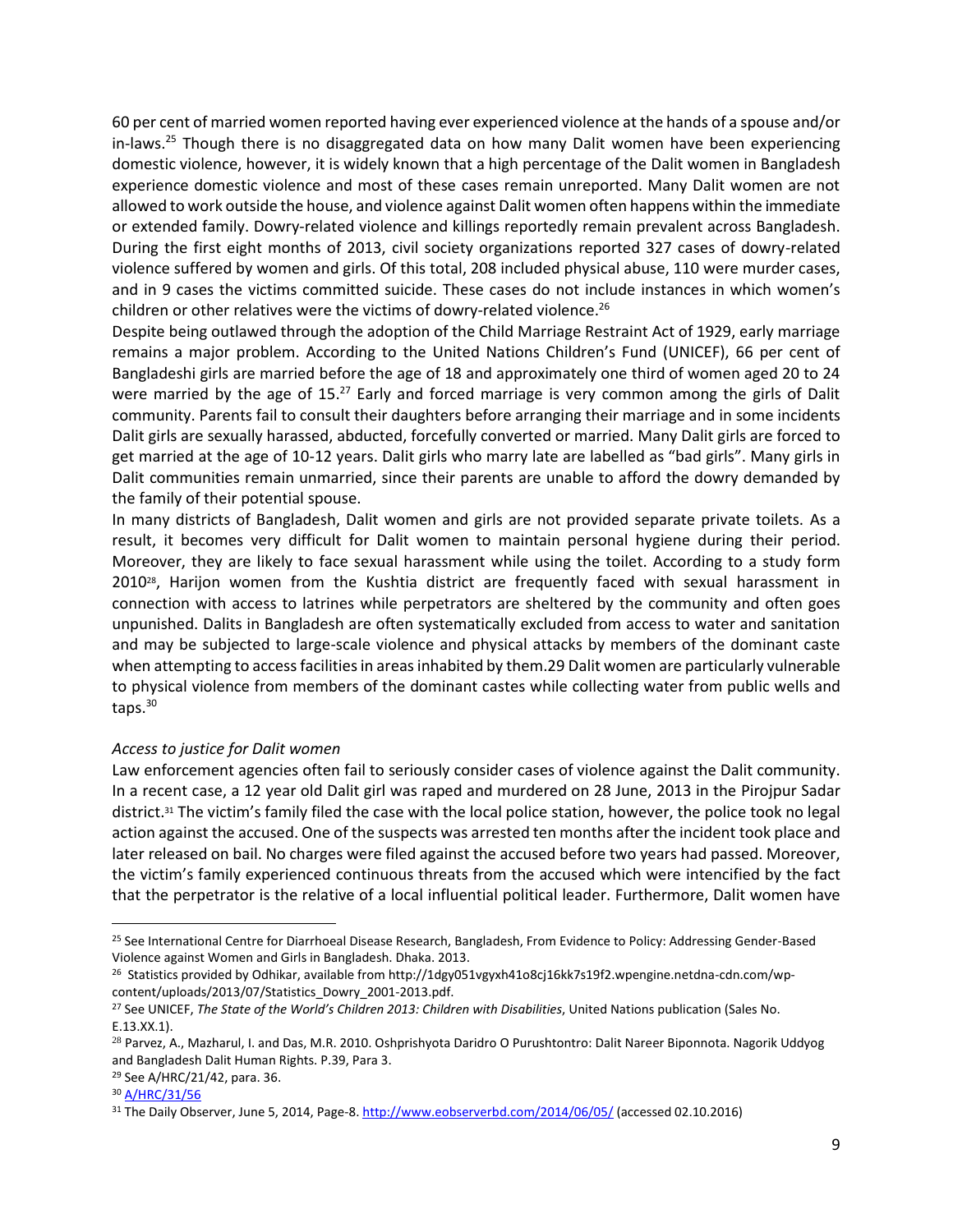little trust in the local arbitration councils (*bichar* and *salish)* as there is no representation of women with whom they can openly discuss their problems. Many women seek redress through the traditional justice system, also known as the salish system. This may result in double victimization for them, as often they obtain little or no remedy for violations. According to local human rights organization Ain O Salish Kendra (ASK), 3 out of 21 cases they documented in 2013 of violence against women instigated by salish or fatwa resulted in suicide. These fatwa rulings included punishments such as lashes, "social boycotting", and forced marriage/divorce.<sup>32</sup> In Bangladesh women from both religious and ethnic minority communities, such as Dalits, Hindus and indigenous groups are at risk.<sup>33</sup> Persecution of minorities includes rape and sexual assault of women in these communities. $34$  The rate of rape is higher for minority women in Bangladesh because they are considered "double infidels" for being women and also for being part of a religious minority.<sup>35</sup> Dalit women are also victims of *salish*/*fatwa*-related violence.

Though the Bangladeshi government has undertaken some development programmes for developing the life standard of Dalits in Bangladesh, they are still far away from recognizing their identity as Dalits. Despite recommendations from the UN Committee on the Elimination of all forms of Discrimination Against Women (CEDAW) and several efforts made by some of the leading Dalit organizations in Bangladesh to include Dalits separately in the national census, as of yet, the GoB fails to provide methods to collect data disaggregated by gender and caste. Most of the Dalits in Bangladesh are counted either as Hindus or in the ethnic minority group. Thus their identity remains officially unrevealed. The word "Dalit" is largely used in Bangladesh by the media but given less attention by the government. Though the government used the word 'Dalit' in the last national budgets under "social safety net programmes", however, the word is no longer seen in the budget for the current fiscal year. The Dalits themselves are little divided on whether or not to be identified as 'Dalit'. The Horijon (community formed of 8 sub castes) do not consider themselves as Dalits. Some national level NGOs have conducted advocacy with the government in order that the term Dalits be given state recognition.

## *Recommendations*

- Following the recommendation from CEDAW in 2011, the government should provide information and statistics on women belonging to the Dalit minority and collect data on disadvantaged groups of women and girls disaggregated by caste;
- Establish a standardized system for data collection and analysis, disaggregated by sex, caste, race, age, ethnicity and other relevant characteristics, in order to understand the magnitude, trends and patterns of violence against women;
- Conduct studies to assess the scope of violence against Dalit women and girls in cooperation with relevant research institutions, civil society organizations and United Nations agencies.
- Ensure that all cases of violence against Dalit women and girls are dealt with by formal judicial mechanisms so that victims can access effective remedies. Empower relevant law enforcement agencies to respond promptly to incidents of violence against Dalit women and girls;
- Take effective measures to ensure that the right of the victim to speak to female officers is respected;
- Take effective measures to ensure the fast and efficient management of cases;
- Ensure that all incidents of violence against Dalit women and girls are effectively investigated by the police and that the perpetrators are sanctioned in proportion to the severity of their crime;

<sup>32</sup> <http://www.askbd.org/ask/2014/01/11/violence-instigated-fatwa-salish-january-31-december-2013/>

<sup>33</sup>Mortuza Ahmmed, "Violence against the minorities in Bangladesh", *Romanian Review of Social Sciences*, No. 4 (2013). <sup>34</sup> Md. Rajib Hasnat Shakil, "Systematic persecution of religious minorities: Bangladesh perspective", *IOSR Journal of Humanities and Social Science*, vol. 7, No. 3 (January–February 2013)[. http://www.iosrjournals.org/iosr-jhss/papers/Vol7](http://www.iosrjournals.org/iosr-jhss/papers/Vol7-issue3/B0730917.pdf) [issue3/B0730917.pdf](http://www.iosrjournals.org/iosr-jhss/papers/Vol7-issue3/B0730917.pdf) (accessed 02 October 2016).

<sup>35</sup> Ibid., p.12.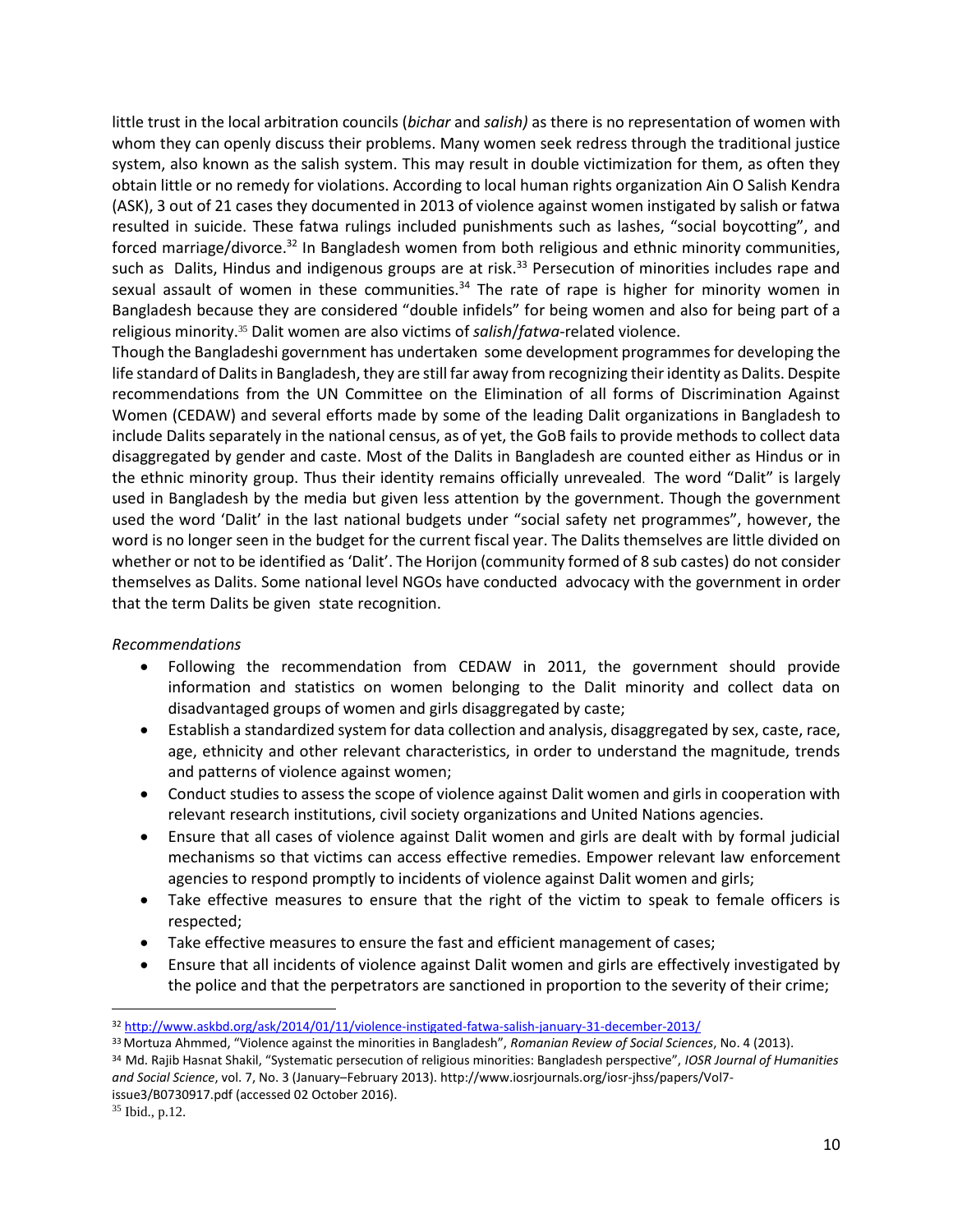#### **Participation in political and public life**

Though the current government has noted the need for political participation of Dalit and marginalized community, effective measures to ensure their participation are lacking. It should be mentioned that two persons (male) from the Dalit community have been representing the current government as ministers. They were nominated because of their long involvement and contribution to a specific political party. The men were elected because of their position in the party as well as their acceptance in the respective constituencies. However, they have refrained from revealing their identity as Dalits publicly. Despite such examples of political participation of Dalits, there is generally very limited political participation of Dalits, and Dalit women's participation is even further restricted. Elected political parties of Bangladesh give little consideration to the representation of Dalit women in the parliament. It is also observed that Dalit women should come forward to ensure their own political participation, breaking the barrier of a patriarchal society.

The national parliament of Bangladesh has the provision to reserve 50 seats for women, but Dalit women in Bangladesh are still struggling to break their shackles of patriarchy. Furthermore, women are widely underrepresented in the traditional *panchayat* system. It is very hard to find any female member in local *panchayat* committees. In some places women are not allowed to be present in front of the *panchayat* while the committee is conducting mediation. Women (victims or accused) are often denied the right to speak or protest if she disagrees with the judgment.

#### *Recommendation*

 Ensure the rights of Dalit women by prohibiting discrimination and violence against women; requiring all appropriate measures to modify the social and cultural patterns of conduct of men and women; and guaranteeing property rights, reproductive rights and rights concerning family relations.

## **Education**

Bangladesh has made considerable advancements regarding enrollment of children at primary education, however the enrolment rate for Dalit girls at primary education is still lacking behind. Dalit girls have limited access to education compared to their male counterparts, mainly because education of Dalit girls is denied in Dalit communities. A study shows that inequality in access to education institutions for women from Dalit communities often can be linked to pressure from the older generations, who feel that women's education is useless and maintains a position that it is better for women to focus on maintaining the household.<sup>36</sup> Furthermore, Dalit girls who get opportunity to be enrolled at primary schools, often drop out before completing their studies. As mentioned above, sexual harassment is one of the major factors discouraging parents to send their daughters to schools. Often parents prevent Dalit girls from getting an education and some parents refuse to send their girls to school because they fear the girls will face harassment on the grounds of their caste status.<sup>3738</sup>

## *Recommendations*

l

• Introduce a quota system for Dalit students in the public education systems

<sup>&</sup>lt;sup>36</sup> Briefing Note (2011), Status and Deprivation of Dalit Women in Bangladesh, BDERM

<sup>37</sup> Monjurul, I., Amin, A.B. and Bhai, Z. 2014: Challenges and Prospects for Dalits Securing their Rights to Education in Bangladesh, Equity Watch. P. 44, para. 6.8.3.

<sup>&</sup>lt;sup>38</sup> [Briefing Note](http://idsn.org/wp-content/uploads/2015/10/Education-Bangladesh-BriefingNote.pdf) (2013) Dalits and education in Bangladesh